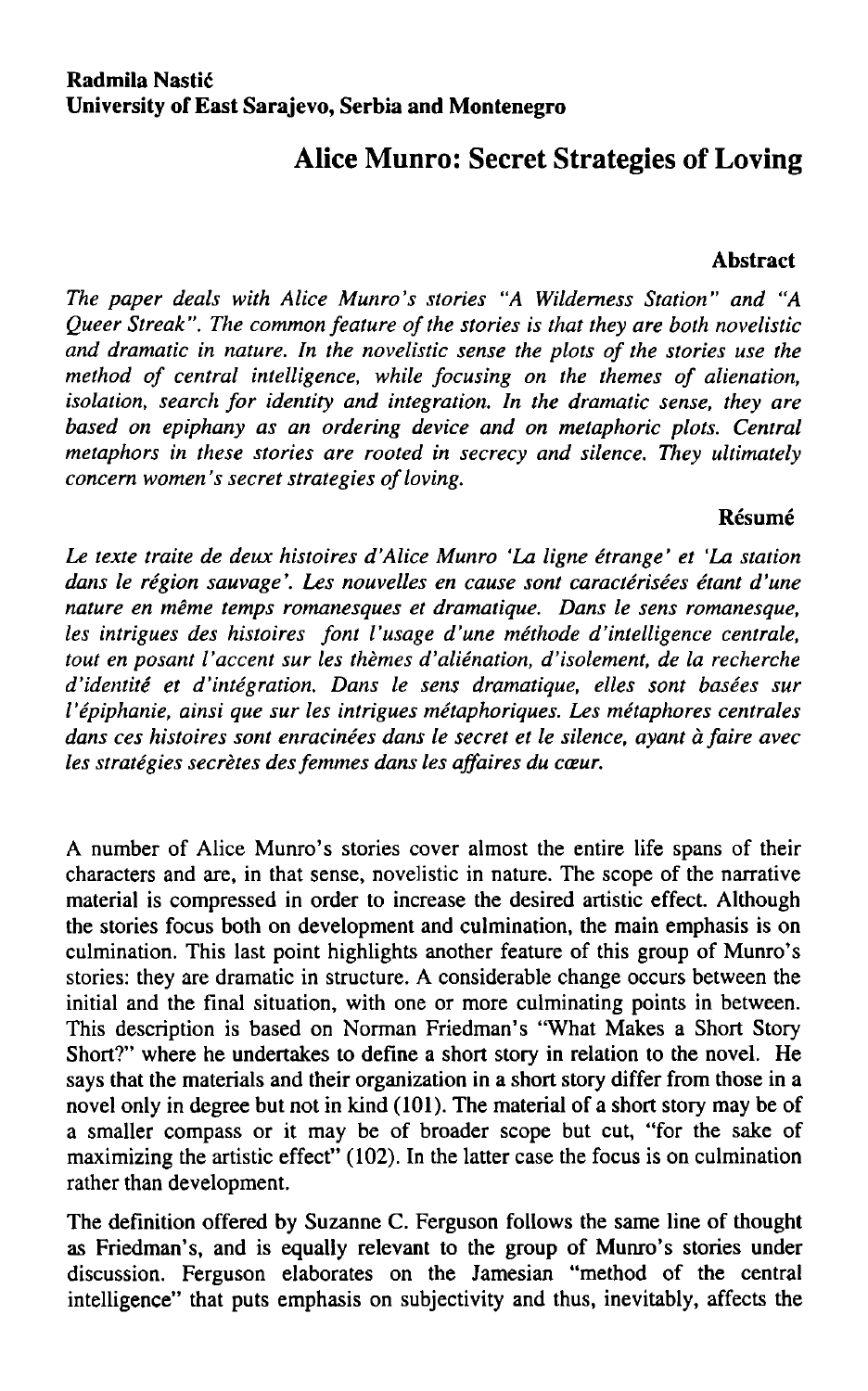choice of themes of modem fiction: alienation, isolation, the quest for identity and integration (290) – the themes characteristic of Munro's "novelistic" stories. Ferguson further maintains that it is "in the realm of plot that modem short story is most different from earlier short fiction and in which it appears to be most different from the novel"(290). She distinguishes between "elliptical" plots, in which elements are simply omitted, and "metaphoric" plots in which "unexpected, dissonant existents and events are substituted for the omitted elements" (291). While Alice Munro has written stories in both manners, the ones dealt with in this paper belong to the latter group. Central metaphors in these stories are rooted in secrecy and silence. The secrecy and silence ultimately concern love, but the love is thwarted, the paths to its fulfillment difficult and devious.

Ferguson's theory can be further applied to Munro's stories when it comes to "epiphany" as an ordering device, "the notion of single 'moments of experience as determiners of the quality of a whole life." (294) Unlike the novel, the short story usually contains only one such epiphany, but Munro's stories sometimes contain more. These epiphanies are moments when the hidden is glimpsed, the metaphoric meaning fully or partly unveiled.

In a tentative typology of Alice Munro's stories, this group, apart from having a novelistic scope and subject matter, has a distinctly dramatic structure. I have chosen the stories " A Queer Streak" and " A Wilderness Station". " A Queer Streak" from *The Progress of Love* collection best reveals the basic pattern of this type. A number of key words throughout the story help the reader in the interpretation of its meaning. By focusing on these clues and bringing them inlo relation, the metaphoric structure of the story can be mapped.

The theme of the story could be briefly summed up as this: the heroine, Violet, experiences a sense of loss early in her life, and is confounded to lifelong secrecy and silence. The plot of the story can be divided into three parts (or acts). In the first part of the story, "Anonymous Letter", the author, through the consciousness of the main character, first implies that Violeťs mother, who lost her three firstborn children  $-$  sons, also lost motherly feeling by the time she had her three daughters. Thus the theme of loss and failure is introduced early in the story. Consequently, Violet, from the unconscious envy of the "lost" children, or from the unconscious feeling of guilt for being alive, sometimes desires to be lost, too, either in the waste ground behind the farm, or in the parlor stuffed with junk. However, she ultimately chooses to bring order into the confusion of the world of adults, and takes charge of the family.

Another key word in the story is "queer". The whole family is a queer bunch. The father is unlucky in his bastardly origin, the mother is unlucky in her lack of brains and manners. "Insults" is the word most frequently repeated in the depiction of the family. Violet's other two sisters are slovenly and semi-idiotic, but Violet is both smart and handsome, "a violet by the mossy stone." Munro mocks the stereotypical and simplified perceptions that define "queerness". These very perceptions ultimately cause Violeťs predicament. She is aware of her family's strangeness and desperately attempts to deal with it. She becomes a "liar", as the sisters call her, in an attempt to apply her imagination to the improvement of the household, intimidate the family into some kind of order, and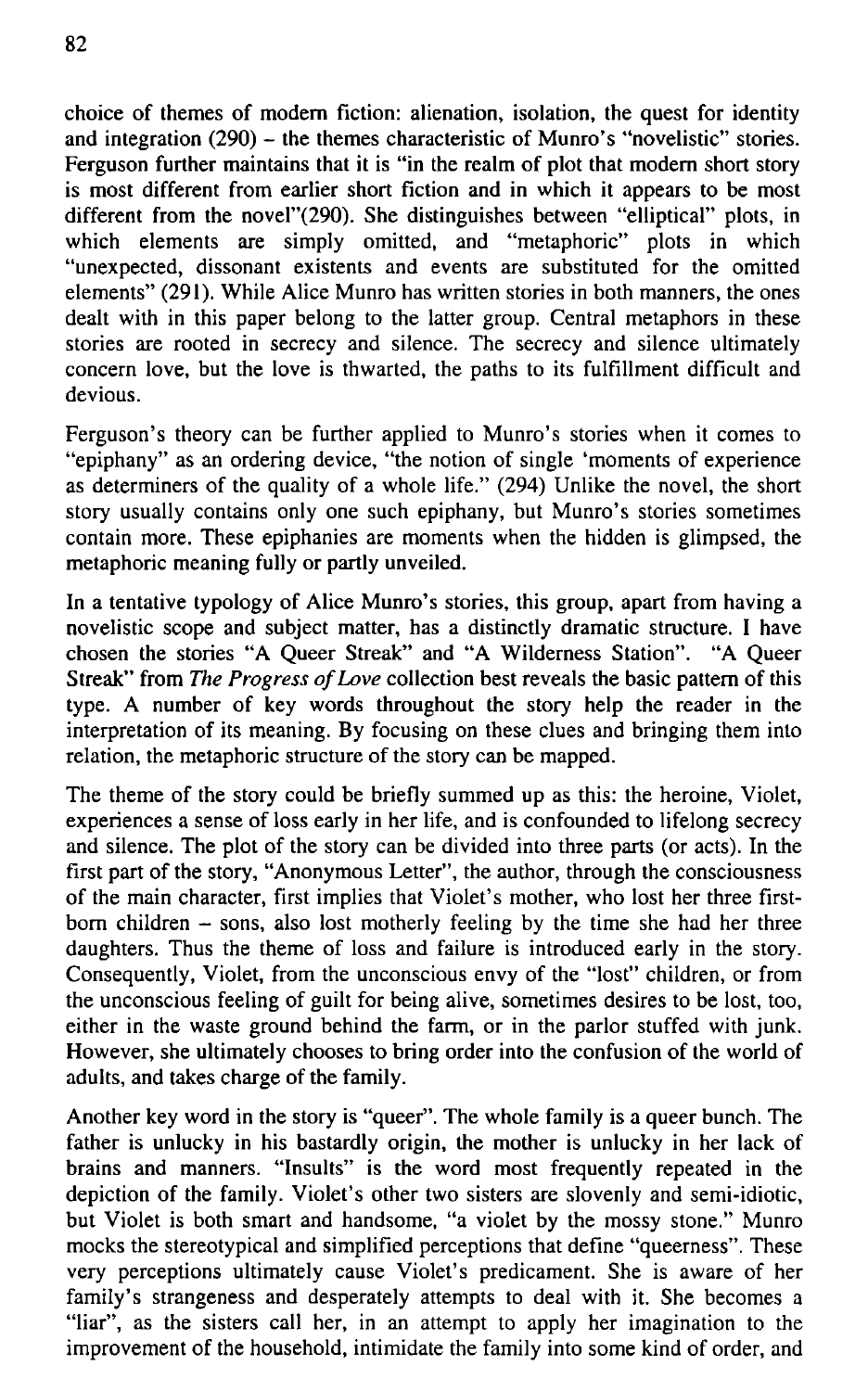add colour to the ugliness of daily life on the farm. She educates herself not only through undertaking household jobs, but also by going to school in town. As a result, upon her return, because she has changed, the household seems to her also changed but for the worse: the family has acquired a funny accent; the house has a bad smell, as does the dog, but most of all her sisters. Moreover, the sisters have become rebellious and seem to be guarding some idiotie secret, which indeed turns out to be the case. When the father begins receiving frightening threat letters and fear creeps into the family, Violet joins in to help and discovers that the sender is one of the sisters, Dawn Rose, assisted by the other.

In another attempt to escape her family's "bad smell", Violet falls in love with a handsome minister, although neither she nor her family have been particularly religious. But Trevor is a minister of the United Church where ministry is endowed with speciál, almost political power. From this point in the story Munro carefully deconstructs the falseness of middle-class hypoerisy. Structurally the method resembles that of drama, where the climax is immediately followed by a reversal leading gradually to a denouement. When Violet receives a letter from a neighbour that there is trouble at home, it is with pride that she writes to Trevor how she took over and calmed her people, naturally expecting to deserve his praise. Her mother, however, is right for once when she wails that the whole thing will be interpreted differently and that it will be said they got a queer streak in the family. (A couple of years earlier, when Dawn Rose had begun to menstruate, she was so affronted that she went to the creek and sat in the cold water until the bleeding stopped. As a consequence she didn't menstruate again the whole year. A neighbour's diagnosis was that this could have affected her brain.)

Trevor, however, proclaims Dawn Rose a deranged person who needs medical assistance and Violet feels she has to protect Dawn against him. She wonders whether they could ask God to cure her. Violet's question to Trevor is the point of total deconstruction and rejection of Trevor's point of view on both the author's and Violeťs part. From this moment on, the narration takés a different direction. The reader now feels the implicit irony which pervades the presentation of Trevor's philosophy: God works through laws and institutions (doctors being one of them). Unsurprisingly, his diagnosis is that Dawn Rose suffers from a kind of female insanity "that strikes at that age"; that she hates men and blames them.

This is the moment of existential shock for Violet, and one of the culminating points in the story: her life is at stake. Conscious and unconscious motivations clash. She feels both reliéf and doubt. She contemplates suicide, but life prevails. She feels as if she is watching a play, but at the same time is inside it. She "prays" to be delivered, and deliverance comes to her when she determines the purpose of her life herself. She decides to look after her family, to care. It seems at the moment "a golden opportunity"  $-$  to live for others and get free of the weight, the pain, and the humiliation of fighting for her own self.

After she gives up everything and returns to the farm to look after the family, both sisters in time become "reasonably" socialized and "proper" young women, married, with children. - no queer streak to be detected. It is when one day Violet arrives unexpectedly to visit her sister's family that she feels something wrong: it is not a good day for visiting, Dawn is varnishing the floors. On her way back, in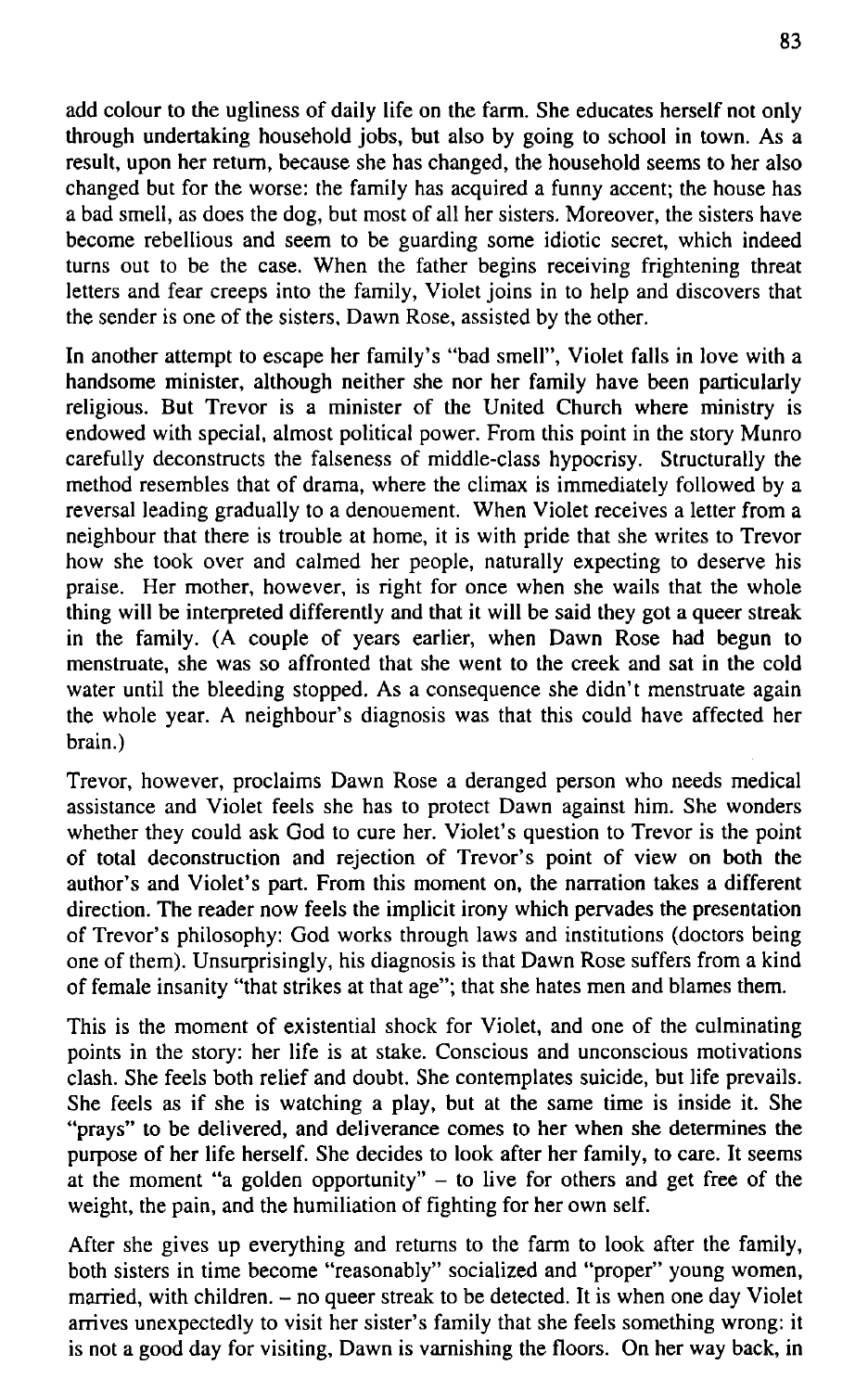her car, Violet hears a voice saying that her life is tragic. It is, of course, the voice of the public opinion, but it is also Violet's own realization that she has made a wrong choice in deciding not to live her own life. As she used to do when she was a little girl, she now runs from the road into the woods, into the brush, wishing to be "lost", to hide, not to be seen. It is later in the story, towards the end, in a kind of dramatic revelation, that the reader learns how by 'losing' herself, the heroine actually found a new life, and her future husband.

In part two of the story, "Possession", which takes place years later, Violet and Dane, Dawn Rose's son are the only members of the family left. Seen through Dane's loving eyes, she is a "regal" businesswoman living in town in an apartment above the Royal Bank. There is only one thing Dane is unhappy about: rejection of her former country life and acceptance of status. Dane does not know that the background of Violet's change is a conscious wish to distance herself from her past. By conventional standards Dane is "queer" and it is for the third time the concept is (this time implicitly) applied to the family. The authorial suggestion is expressed through one of the narrator's voices: appearances are not to be trusted.

"Queemess" can be applied to Violet after her husband dies and, being unable to express her grief, she begins "seeing things". They are obviously things from the past she does not want to see, for she is frequently in the habit of tilting her head to the side and giving it a quick slap, as people do to get rid of a buzzing, unwelcome presence. There is nothing from the past Violet desires to see, but visitors from the future bring her joy. One of the two girls who visit her is the granddaughter of her other sister, Bonnie Hope; the other girl is her friend, very polite and good-hearted, "in spite of how they might look". They might look like lesbians, dressed identically in men's uniforms, but they are in fact feminists another "queer streak". They have visited The Isle of Women in Mexico, they belong to a theater and they make up plays. To Dane the visit of the girls makes Violet sound as if she were on drugs; she is in fact happy. She telíš the girls her secrets that she had to bear on her own up till then, and felt to be a heavy burden.

From the card one of the girls sends to Violet it is obvious what will the subject of the story they are going to write. Heather's diagnosis of Dawn Hope's condition is diametrically opposed to Trevor's, but equally extreme: it is a classic story of antipatriarchal rage, and what is called Female Craziness is nothing but centuries of Frustration and Oppression. Violet promises them "documents" - the family letters, when she sorts them out, but she changes her mind and burns them. In this way she makes sure that the family story will never be told as a factual account, but will continue to be recreated as an artistic history by her cousin Heather.

Another late revelation makes Violet ashamed: the trunk where she keeps her keepsakes full of horse manure, "the trick of a stunted mind"? The discovery makes her fall over the fence into the rosebushes, "lose" herself, as several times before. The irony of the introduction of the "manure' incident is that it reestablishes the continuity of the heroine's intimate and family life: she has progressed in space and time from the childhood and youthful life on the farm to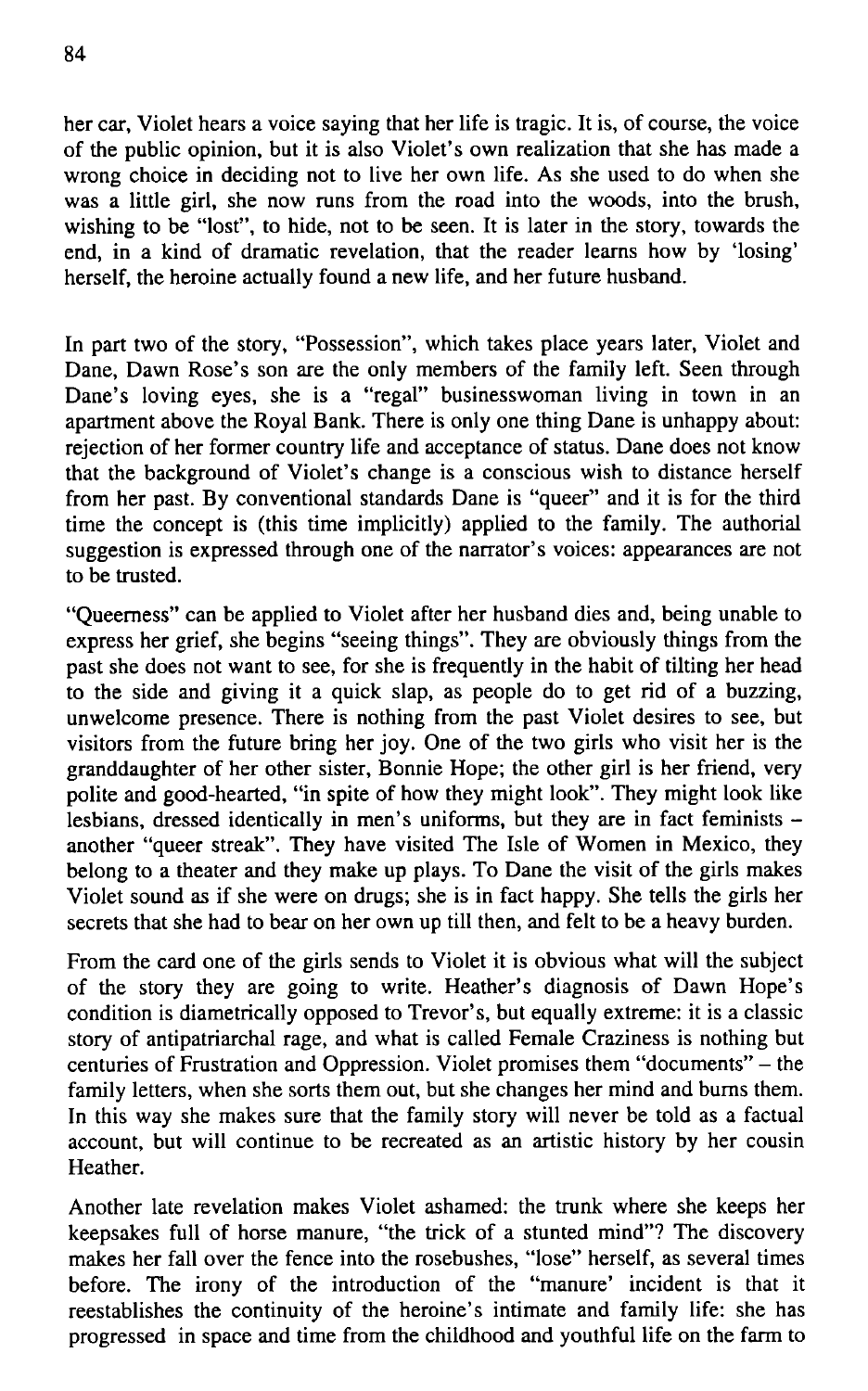the adult life of a businesswoman in town, but cannot escape the past. Soon after the incident with manure, Violet dies in hospital, peaceful and calm, with nothing broken in her. In a brief epilogue, or flashback, so Munro-like, the reader finds the secret key to Violet's life. She met her husband Wyck the day she ran off the road desperate, right into a ditch and the bushes where she got stuck. A car stopped and a man helped her pull the berry canes and branches off her. He didn't laugh at her, he laughed with her, and she was saved.

To go back to Friedman's definition of the short story: Munro's " A Queer Streak" is in one of its aspects novelistic in nature, as it presents a development of the heroine from childhood to old age. In Ferguson's description such stories have metaphoric plots and the subject-matler dealing with the quest for identity, alienation and isolation. In both Friedman's and Ferguson's sense they are also essentially dramatic in their structure, the emphasis being on culmination oř epiphany. Central epiphany of the heroine in this story comes in the very end: you have to tell your story in order to preserve sanity. Munro thus emphasises the importance of story-telling or art, which is one of her major themes.

The story "A Wilderness Station" belongs to the same category of stories as the former - it is novelistic in scope, dramatic in structure, yet has some peculiarities of its own. While in "The Queer Streak" Munro focuses on one narrative voice, in "A Wilderness Station" she uses a multiple point of view expressed in epistolary form. Although there are seven epistolary narrators in the story, it is the last letter written by the heroine Annie Herron that is central to the meaning of the story. Annie gives a version of the mystery of her husband's murder that the reader tends to accept as the most probable one. In that letter she admits that she has lied not only to protect herself, but also to protect the surviving man, her husband's brother, and provide him with prospects for the future. This is implicitly confirmed by another female narrator - Miss Mullen's recounting of the epilogue, more than a hundred years later. Empowered Annie retums briefly to the dismal scene of her early life not only to encounter her brother-in-law George without fear, but to ask his younger family members: "Are you all fond of each other, then?" *(Open Secrets,* " A Wilderness Station", 222)

As is the case of " A Queer Streak", the structure of the story is dramatic, but the chronology of "A Wilderness Station" is disrupted by frequent switching back and forth in time, unlike the former story where the narration is more or less chronological. Despite the chronological shifts, it is also more static than the former story: a large portion of the narration concems descriptions of setting and character. The Matron's, the brother-in-law's, the Reverend McBain's, the Clerk's and Hoy's accounts are matter-of-fact narratives, while Annie's and Miss Mullen's compete for the dominant female point of view. The women speak from different points of view, though both share an important experience: they live in celibacy. While Annie is all tumed inward, communicating with her memories, and not trying very much to share them with others, Miss Mullen is preoccupied with outward appearances. She does not observe the silent drama of the older woman, but her narration offers the reader a more complete picture of Annie.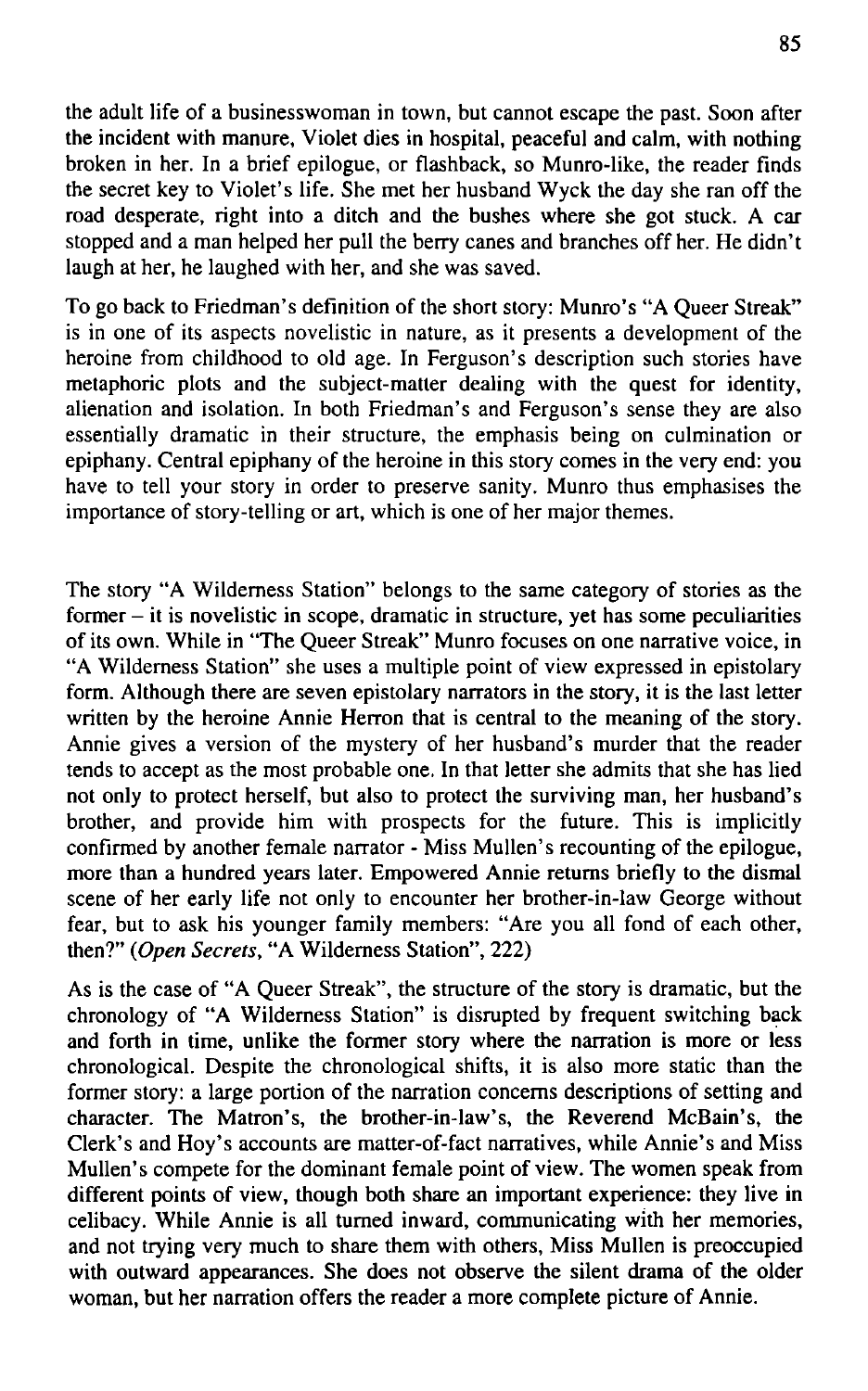The first letter in the story, written by the orphanage Matron, introduces the reader into the drama that culminates not long after, in one of the 'wilderness stations' where Annie's's husband is killed, and has a long drawn out resolution in Annie's last letter and Miss Mullen's concluding narrative. From the Matron's introduction we Iearn that the heroine Annie was raised in the Home; and that she slightly squints or 'has a waywardness about one eye' (191). This interesting

element of characterization reminds one of Tolstoy's Maslova, from The *Resurrection:* it is an indication that the heroine sees the world from a different angle than the rest. Both girls are homeless in a cruel world where they struggle to survive and get hold of whatever love they can. Indeed, Annie Herron is unusual, almost "queer", in the sense of the previously discussed story by Alice Munro. This is mostly because of a certain secretiveness about her personality engendered by the lack of communication. Like the heroine of "A Queer Streak" she willingly withdraws from the world in order to avoid being forced into a more unacceptable alternativě.

When Christina Mullen takes Annie to visit the Herron family, they encounter the amazed Herrons, among them the future young politician Treece, and old George now senile and speechless. It is when she sees the extensive family with lots of children of various age, that Annie asks: "Are you all fond of each other, then?" ("which brought on funny looks", 222) The question is perhaps rhetorical, for they seem to be happy enough, and Annie knows it is to her they partly owe their happiness. But it is with George she wishes to stay alone on the porch, while Christina gives the family driving tours. When they return both elderly people are asleep. At Christina's expression of regret that old Mr. Herron wasn't able to talk to her, Annie replies "Well, I could talk to him" (225). She finally gets her chance to talk, and not be talked to. She feels superior and gloats. Like Violet in the former story, she ultimately finds peace only when her story has been fully told.

We end up not knowing for certain what really happened  $-$  how Simon Herron was killed. The effect of such narration, as Coral Ann Howells points out, (127) is to shift attention to Annie Herron and her story. Two things can be known with certainty, though: firstly that Annie was unhappy in her marriage and later found prison a safe haven. Secondly that she deeply valued family happiness as revealed by her question to George's family many years later, "Are you all fond of each other, then?" (222) It is also indicated by her prolonged silence, which was a peculiar kind of sacrifice. Howells compares Annie Herron to Atwooďs Grace Marks, for both of them, as with many other women from Scheherazade on, "storytelling is not about revealing secrets but rather about keeping them while managing to stay alive" (128).

In both stories heroines are regarded by the outside world as somewhat queer, even mad, and can be considered in the light of the psychoanalytic discourse of hysteria. As Shoshana Felman put it, their problém is "how to avoid speaking both as mad and as not mad" (132). Their "madness" is their "scarlet letter", placing them outside human community, while at the same time they naturally also remain part of it. This essentially hysterical position often imposes silence upon women: both Violet and Annie embrace silence for the greater period of their life, but the author focuses on the epiphanic moments when they "speak their silence".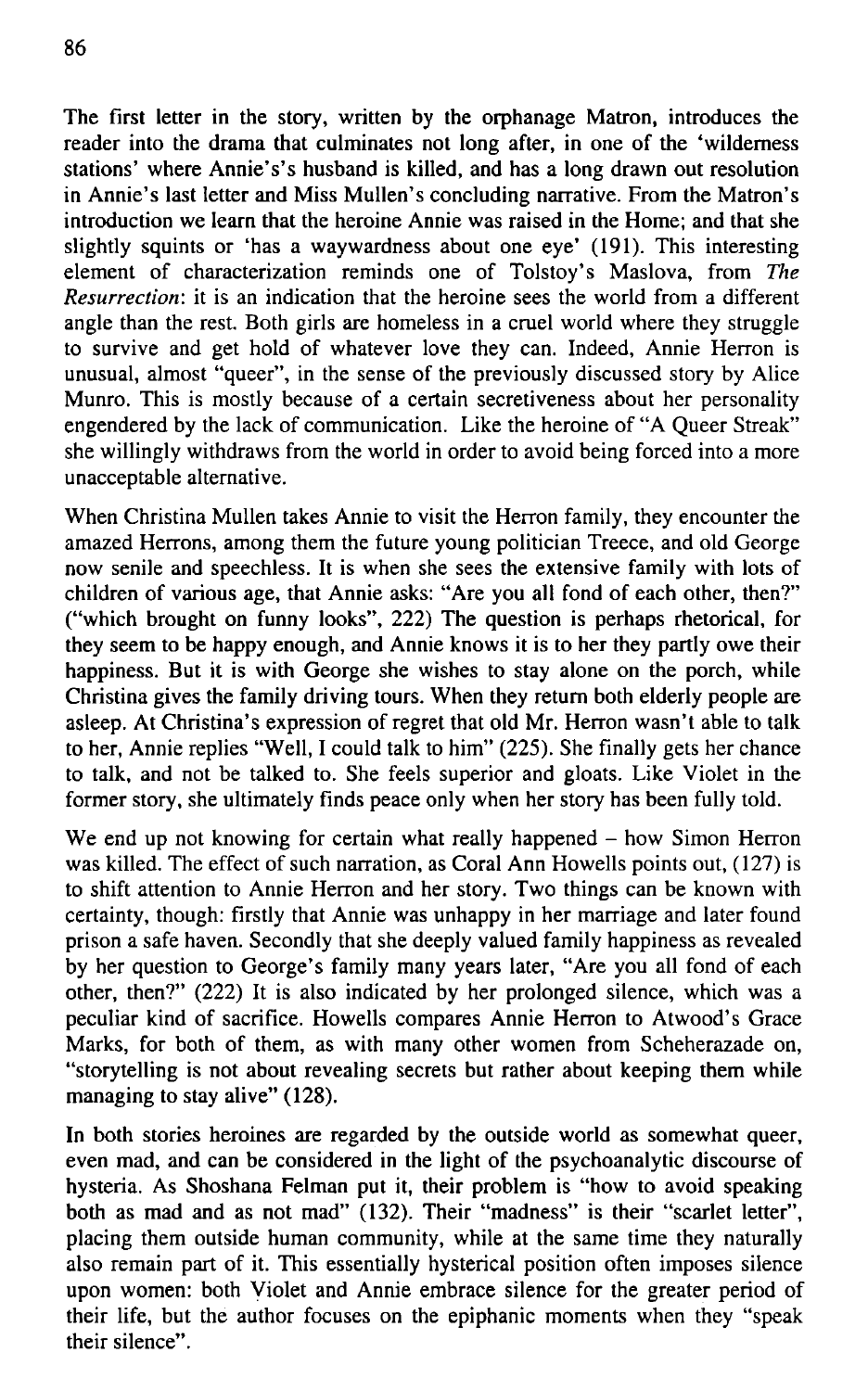Some additional insight into Munro's stories can be gained from Juliet Mitchell's inspired psychoanalytic reading, especially her two essays: "What Maisie Knew: Portrait of the Artist as a Young Girl" and "Femininity, Narrative and Psychoanalysis", in *Women, The Longest Revolution.* 

There are many correspondences between James's What Maisie Knew, or better Mitchell's reading of it, and the two stories by Munro. Curiously, Mitchell begins her analysis with the consideration of one of the character's eyesight: Mrs. Wix wears glasses and is characterized (in her own words) by "a divergent obliquity of vision" (172). Unlike Munro's Annie Herron (whose one eye slid slightly off to the side to take in more information), looking through her corrective glasses, oř "straighteners", Mrs.Wix sees less than the child Maisie, and keeps wondering at the secret of what "Maisie knew" (172). For James seeing is knowing, vision is knowledge, says Mitchell. Pictorial and dramatic technique merge in James' novel, just as they do in Munro's stories. The central image in "A Queer Streak" is that of a bush into which the heroine frequently jumps to hide, away from the expected "security" of home or human relations, and the image forms part of the metaphor of loss, secrecy and silence. The central ironic image of "A Wilderness" Station" is the contrast between the wilderness and the prison. Paradoxically, although the heroine is not afraid of the wilderness, she feels safer in prison.

Mitchell's preoceupation is with how the heroine, Maisie, manages to remain sane. She analyses the metaphorical structure of the novel, focused on Maisie's being divided in two, and her struggle and success in transcending the division. "At moments of intensity, Maisie instinctively glimpses that the divided world is unified" (180). Her final knowledge is her rejection of the game played between her father and her mother in which she was used as a billiard ball. At thirteen she is reborn: she adopts silence as the language of understanding. She waits and listens; she knows what she wants. When she cannot get the handsome Sir Claude who has no guts, she irrevocably drops out of the game. Similarly, both Munro's heroines become "divided against themselves" when they reject their emotional self. Violet becomes unified again just before her death, after she has safely entrusted the communicable part of her secret to her young cousin; Annie after she has made peace with George.

In the latter essay, Mitchell discusses how hearing and retelling history can be a healing process. Psychoanalysis requires that patients disrupt history to reereate it (288). "The woman novelist must be an hysterie" (289), too, says Mitchell. She has at the same time to be feminine, and to refuse femininity. Mitchel poses the question: in deconstructing history, what do we construct? "What are we in the process of becoming?" (294) This is the crucial question for the process of revisioning history, both private and public.

Munro's two stories do not put much emphasis on the process of becoming. The female characters do not change too much; they do not become very different. They try to survive and as a consequence they repress something  $-$  the something usually being their sexuality. These two stories by Alice Munro are about this silent repression, and suggest the art of story telling as a cure.